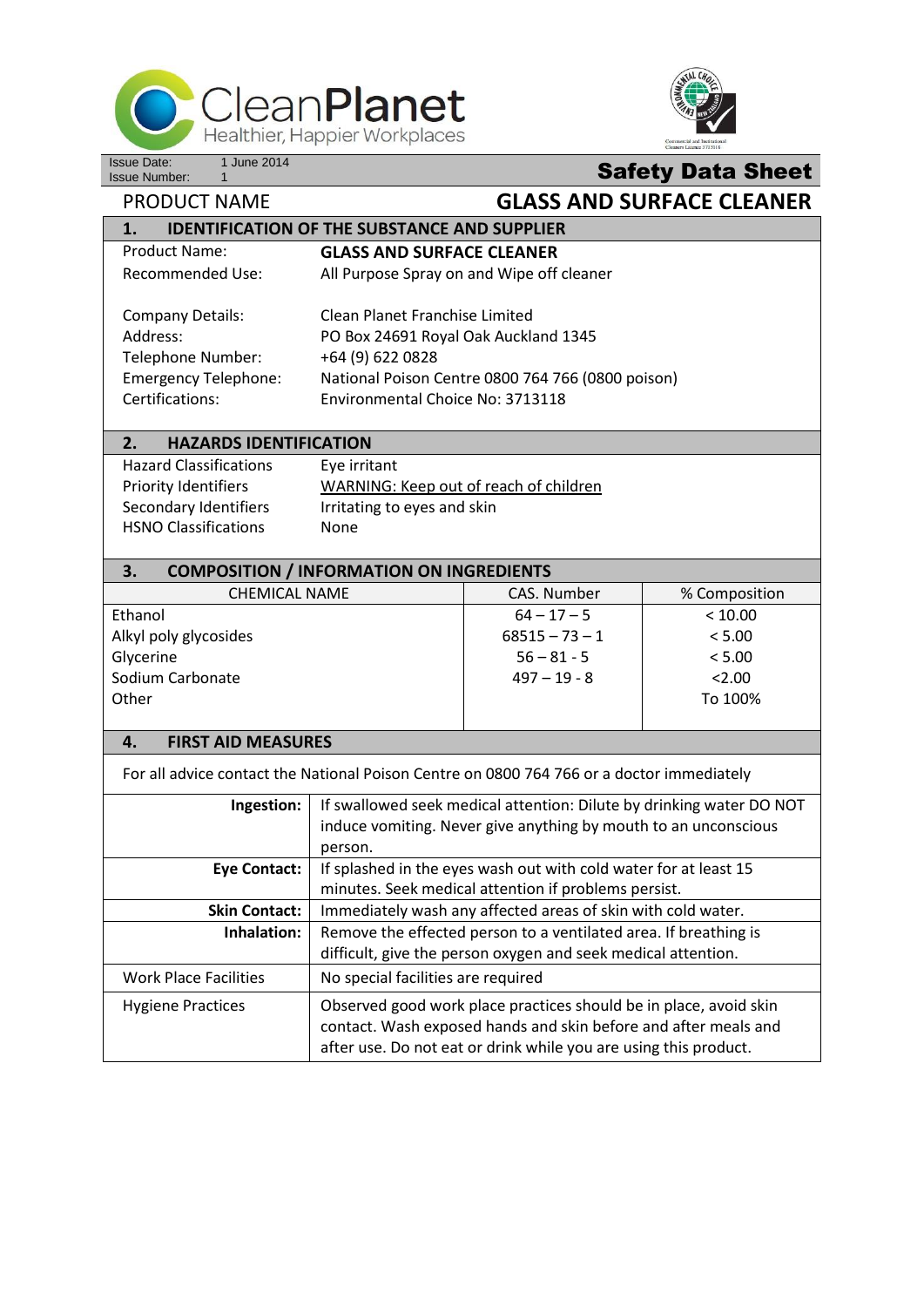| <b>FIRE FIGHTING MEASURES</b><br>5.                 |                                                                                                                                  |  |  |  |
|-----------------------------------------------------|----------------------------------------------------------------------------------------------------------------------------------|--|--|--|
| <b>Types of Hazard</b>                              | Non flammable, combustible or explosive                                                                                          |  |  |  |
| <b>Fire Hazard Properties</b>                       | Glass and Surface Cleaner is not classified as flammable and will not                                                            |  |  |  |
|                                                     | support combustion. Hazardous fumes when heated to decomposition                                                                 |  |  |  |
| <b>Extinguish Media</b>                             | Water spray or fog. Carbon dioxide and dry chemical powder. Do not                                                               |  |  |  |
|                                                     | allow water to enter the drains.                                                                                                 |  |  |  |
| <b>Protective Clothing</b>                          | When fighting a major fire wear full protective clothing including a                                                             |  |  |  |
|                                                     | breathing apparatus                                                                                                              |  |  |  |
|                                                     |                                                                                                                                  |  |  |  |
| <b>ACCIDENTAL RELEASE MEASURES</b><br>6.            |                                                                                                                                  |  |  |  |
| <b>Emergency Procedures:</b>                        | Wear suitable protective clothing. Restrict access to contaminated                                                               |  |  |  |
|                                                     | area. Contain the spill and prevent further dispersion. Retrieve intact                                                          |  |  |  |
|                                                     | containers from the site. Place damaged containers into containment                                                              |  |  |  |
|                                                     | devices. Absorb spill with inert material and place in waste containers.                                                         |  |  |  |
|                                                     | Wash the area with water and place the washing in the waste                                                                      |  |  |  |
|                                                     | treatment container. Dispose of waste in an approved facility.                                                                   |  |  |  |
|                                                     |                                                                                                                                  |  |  |  |
| <b>HANDLING AND STORAGE</b><br>7.                   |                                                                                                                                  |  |  |  |
| Handling:                                           | Wash thoroughly after handling this product. Avoid contact with eyes,                                                            |  |  |  |
|                                                     | skin and clothing. Always keep the containers tightly closed.<br>Wash hands before smoking, eating or using the toilet. Wash any |  |  |  |
|                                                     | contaminated clothing before re-use or storage.                                                                                  |  |  |  |
|                                                     | Do not dispose of any material into the waterways or sewers.                                                                     |  |  |  |
| Storage:                                            | Store in a cool dry well ventilated area away from any incompatible                                                              |  |  |  |
|                                                     | substances.                                                                                                                      |  |  |  |
|                                                     | Keep containers closed at all times.                                                                                             |  |  |  |
|                                                     | KEEP OUT OF REACH OF CHILDREN                                                                                                    |  |  |  |
|                                                     |                                                                                                                                  |  |  |  |
| <b>EXPOSURE CONTROL / PERSONAL PROTECTION</b><br>8. |                                                                                                                                  |  |  |  |
| Application in the work                             | Prevent exposure by implementing engineering controls, wear                                                                      |  |  |  |
| place                                               | personal protective equipment and use work practices that prevent                                                                |  |  |  |
|                                                     | eye and skin contact                                                                                                             |  |  |  |
| Outside the work place                              | Not required for this product                                                                                                    |  |  |  |
| <b>Engineering Controls</b>                         | Not required for this product                                                                                                    |  |  |  |
| <b>Personal Protection</b>                          | Not required for this product                                                                                                    |  |  |  |
|                                                     |                                                                                                                                  |  |  |  |
| 9.<br>PHYSICAL AND CHEMICAL PROPERTIES              |                                                                                                                                  |  |  |  |
| Appearance:                                         | <b>Clear Solution</b>                                                                                                            |  |  |  |
| Physical State:                                     | Liquid                                                                                                                           |  |  |  |
| Odour:                                              | Denatured alcohol odour                                                                                                          |  |  |  |
| <b>Specific Gravity:</b>                            | $\sim 1.0$                                                                                                                       |  |  |  |
| <b>Boiling Point:</b>                               | >100 degrees C                                                                                                                   |  |  |  |
| Vapour Pressure:                                    | Not applicable                                                                                                                   |  |  |  |
| Solubility in water:                                | Soluble with water                                                                                                               |  |  |  |
| Product Ph:                                         | $11 + (-0.5)$                                                                                                                    |  |  |  |
|                                                     |                                                                                                                                  |  |  |  |